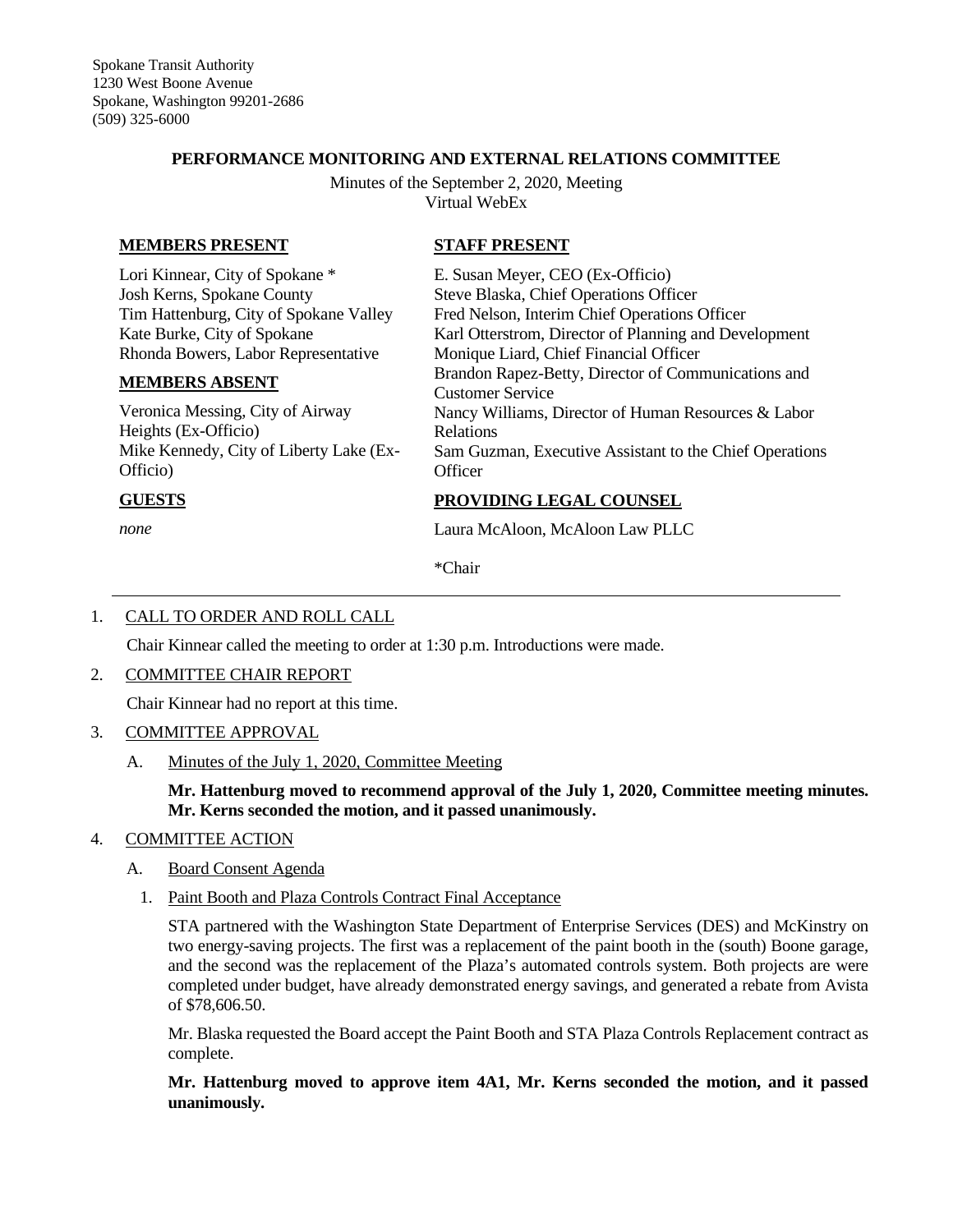## 2. Scope of Work and Award of Contract for Uniforms and Accessories

The unform contract has been awarded to Galls since 2000 and the current contract expires on September 30, 2020. Gall's was recently issued a DES contract which offers the best value to STA. Uniformed employees get a uniform allowance, then buy their uniforms from the approved vendor. The expected expenditures over the life of the contract are approximately \$522,000.

Mr. Blaska requested Board approve the attached Scope of Work (SOW) and award a fifty-seven (57) month contract to Galls, LLC, using the current Washington State DES Master Contract #01417, to provide uniforms for coach and van operators, transportation supervisors, trainers, customer service representatives, and transit officers effective October 1, 2020, for an estimated \$522,000 contract total.

## **Mr. Kerns moved to approve item 4A2, Mr. Hattenburg seconded the motion, and it passed unanimously.**

3. Request for extension of Plaza Power Washing Contract

Power washing at the STA Plaza is an important part of keeping the building in a state of good repair. It is a highly trafficked area, so keeping it clean is important to the facility and the downtown area to keep the Plaza a vibrant place for everyone.

The current contract is set to expire on September 30, 2020. Staff completed a price analysis and Extreme Power Wash came in as the lowest bidder. The expiring contract total expenses to date is \$118,000 and a 30-month extension is estimated to be an additional of \$174,900, for an estimated contract total of \$293,000.

Discussion ensued about coordination with the Downtown Spokane Partnership (DSP) and how the new City Line Stations will be cleaned.

## **Mr. Hattenburg moved to approve a thirty (30) month contract extension to Extreme Power Wash for an estimated contract total of \$293,000, Mr. Kerns seconded the motion, and it passed unanimously.**

4. 2021 Special Community Events Fare Structure

Each year STA proposes special fares for community events and for the Board's approval. Those special events are Bloomsday, Hoopfest, Spokane County Fair, and Valleyfest. STA augments service as a public benefit to reduce congestion and enable more people to attend these events.

Mr. Rapez-Betty reviewed the service and fares that are associated with each event.

# **Mr. Hattenburg moved to approve the 2021 Special Events fare structure for Bloomsday, Hoopfest, Spokane County Fair, and Valleyfest, Mr. Kerns seconded the motion, and it passed unanimously.**

- B. Board Discussion Agenda
	- 1. *(no items presented this month)*

# 5. REPORTS TO COMMITTEE

### A. Community Access Pass Program Update

The Community Access Pass (CAP) pilot program was unanimously recommended by the PMER Committee and approved by the Board on July 16, 2020. The program was developed by STA's outgoing Chief Operations Officer, Steve Blaska, and the Ombudsman and Accessibility Officer, Emily Arneson. Beginning September 1<sup>st</sup>, for a one-year pilot period, approved non-profit Human Service Organizations can purchase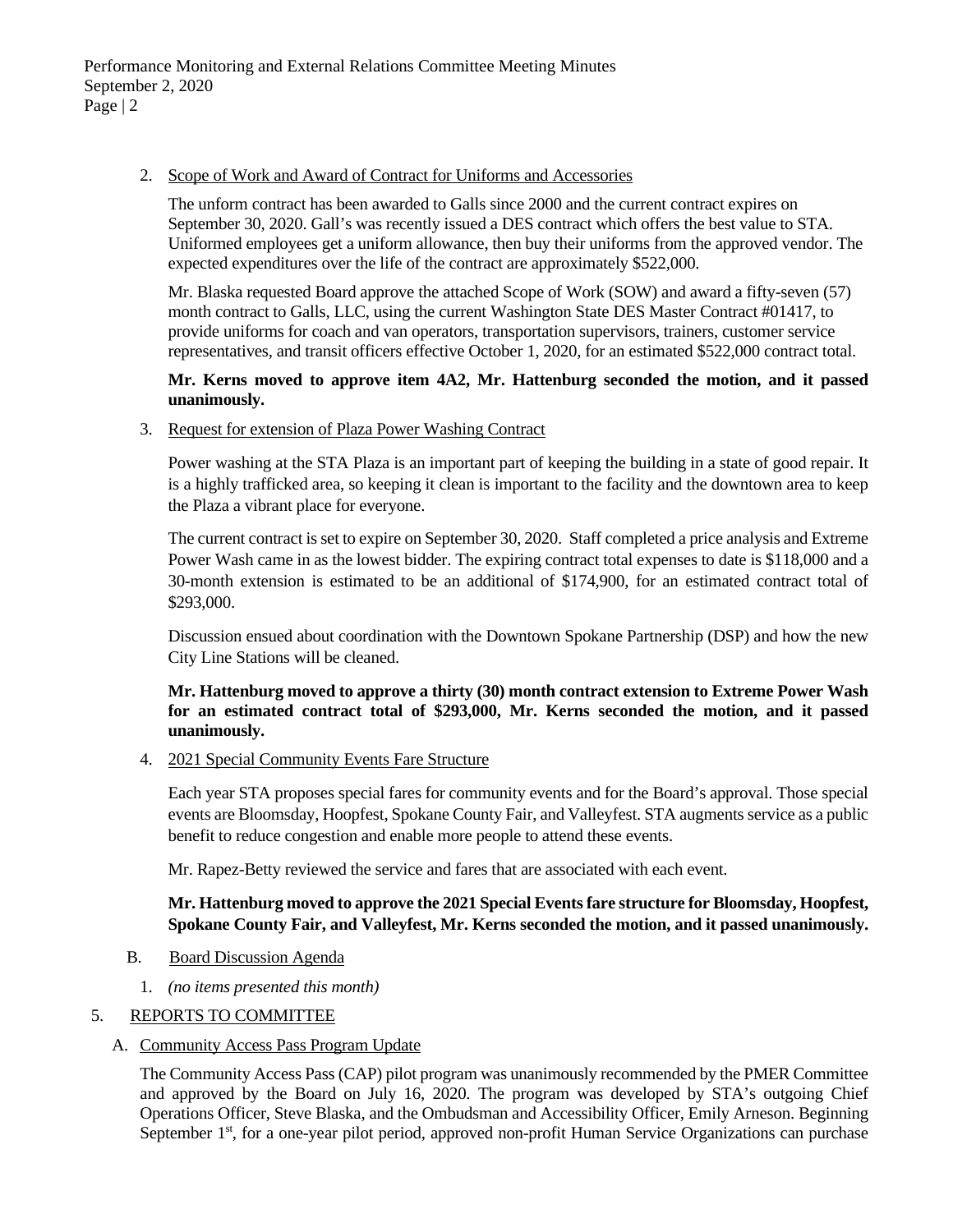Performance Monitoring and External Relations Committee Meeting Minutes September 2, 2020 Page | 3

> select passes at a discounted rate of 50%. The intent of the program is to enable organizations that serve vulnerable populations to increase access to public transit.

STA staff marketed this program in several ways.

- STA Board Member outreach
- Email and phone outreach to all current and potentially new nonprofit customers

• STA website, STA Newsletter, Twitter, LinkedIn, and paid promotions on Facebook and Instagram In addition, partners at Commute Smart Northwest, the Arc of Spokane, and Rick Clark of Giving Backpacks have shared information on the CAP through their own channels (word of mouth, social media, etc.).

Fifty-five (55) nonprofit organizations have responded to outreach efforts and requested the application, and twenty-four (24) of those applications have been submitted and approved (with one additional application pending more information). The application is available online as a fillable form and is verified by staff when received. Once organizations are approved, they are sent a link to the order form allowing them to go online to submit and pay for their order.

The purpose of the pilot program is to track any increases in access to transit. Staff has created customer profiles and tracks outreach efforts, any contact made, customer's questions and concerns about the program, and any passes that they buy.

Questions about the program can be directed to the STA Business Development Manager, Delana Combs, at (509)343-1674 or [dcombs@spokanetransit.com.](mailto:dcombs@spokanetransit.com)

Ms. Burke thanked STA staff for their hard work on this program and looks forward to future discussions and developments.

B. Community Essentials Marketing Campaign

STA started Community Essentials as a grassroots social media campaign. Community Essentials highlights the work STA employees are doing to keep public transit safe and functioning for those who rely on it during this important time.

Community Essentials launched in late February just as the pandemic was reaching Spokane. Staff created a website for employees and the public about all the steps STA is taking to keep in line with information from Spokane Regional Health District and the Center for Disease Control and Prevention. The website includes multimedia articles and links, and ultimately fifty-seven (57) STA produced videos about Coronavirus topics. The campaign features STA employees who are front line, making sure the transit system is kept in good condition, and that it's reliable and available.

Community Essentials webpage. Staff dug deep into a cross-section of the organization to show not only operators, but also mechanics, customer service representatives, human resources, and vanpool staff. Employees are interviewed and asked about how their job has changed because of COVID-19.

Community Essentials is becoming a paid public awareness campaign for the region and will be showcased in a variety of ways.

- 15-second commercials will run on KHQ and KREM and their websites
- Print advertising in the Black Lens, the Fig Tree, the Cheney Free Press, and the Liberty Lake Splash
- Radio spots
- Four (4) billboards throughout the region on major corridors

The campaign will run from September through October of this year, and over 27 million impressions are expected. The cost per thousand impressions ranges between \$3.72 - \$3.85, and the total cost for the campaign will be about \$59,900.

The Community Essentials webpage can be found at [https://spokanetransit.com/CommunityEssentials.](https://spokanetransit.com/CommunityEssentials)

### 6. CEO REPORT